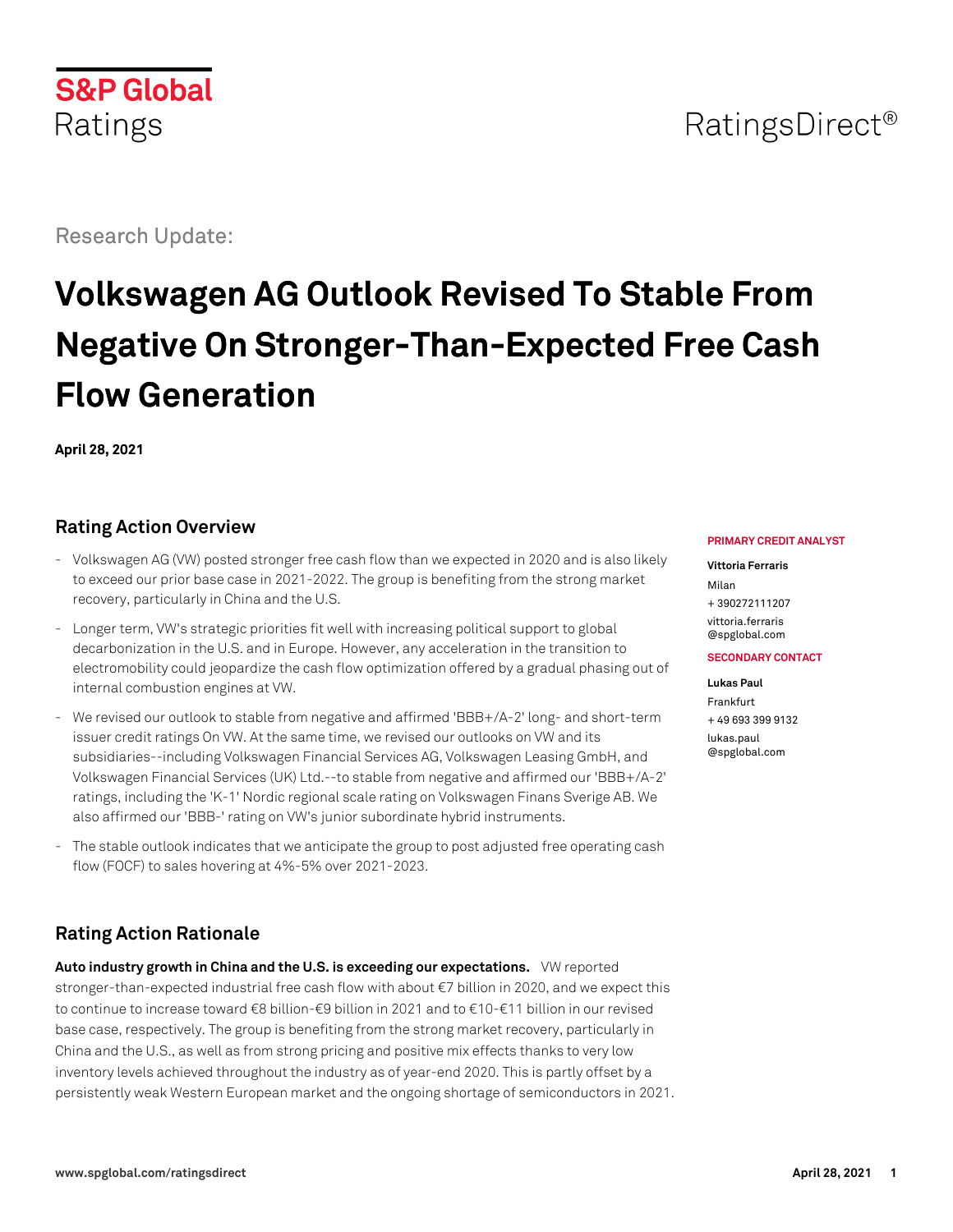In the first quarter of 2021, Volkswagen global deliveries increased 21% from the previous year, driven by strong brand performance at Audi and Porsche and supported by the solid recovery of the Volkswagen brand on the success of the new ID. series. Volkswagen is positioned to take advantage of this uneven global auto market recovery with a consistent pipeline of new products. Despite poor visibility on the semiconductor shortage, the group, like the bulk of its peers, manages short-term production interruption and diverts available electronic components to prioritize electric vehicles (EVs) and vehicles with a higher contribution to the operating margin. We see the risk of the semiconductor shortage extending into the second half of 2021, with VW unable to recover units missed in the first part of the year. Considering the resilience of the group amid the production downtime during the peak of the pandemic (second quarter of 2020), we don't expect the semi shortage to materially impair the group's performance this year. In addition, the drawback of the semiconductor shortage crisis, combined with tight inventories, is resulting in generally positive pricing and residual value development, which we expect to observe across the industry in the first quarter of 2021.

**The carbon dioxide goal in Europe is less of a challenge in 2021.** VW fell slightly short of meeting its CO2 commitment in 2020, although the deviation was lower than we had expected, and we have no big concerns about the group's capacity to hit the target in 2021. The group delivered 422,000 electrified vehicles in 2020 and intends to triple the amount in 2021. VW AG targets 6% battery EVs this year (up from 3% in 2020), gradually rising to 20% in 2025, and 50% in 2030. With the Green Deal in Europe, prolonged support schemes are more likely than we had expected previously. The ambitious product pipeline for 2021 is also supportive, which includes the new ID.4, which started to be delivered recently, followed by Skoda Enyaq iV, Audi e-tron GT, Porsche Taycan Cross Turismo, Audi Q4 e-tron in the second quarter, VW ID.6 scheduled to hit the Chinese market in the third quarter, and VW ID.5 and Cupra Born expected for the fourth quarter.

**VW's challenge is to "Turn EV into mainstream."** VW AG announced the evolution of the current MEB (modular electric-drive toolkit) and PPE (premium platform electric) platforms for its volume and premium brands, into a modified platform called SSP (Scalable Systems Platform). SSP should be key to VW's electrification strategy, allowing for the convergence across all VW Group brands. Available in 2024, the platform will underpin a next-generation all-electric Audi, known as Project Artemis. Standardization of the battery will play a significant role. The development fits well in VW's electrification strategy, which in our view is ahead of many global legacy original equipment manufacturers. Additionally, the strategy differs from that of its German peers Daimler and BMW, which focus mainly on the product availability within the premium segment. VW demonstrated already superior capacity to bring a variety of models in the EV space to the market. VW's challenge is to make EV adoption mainstream and affordable, similar to Tesla's strategy. Passenger cars volume brands like VW, SEAT, and Skoda characterized by operating margins in the 3%-5% range call for substantial review of cost structure and control of the key cost items. VW is confronted with the need to set up a comprehensive cell and battery value chain as well as to stimulate and foster a much more granular development of charging infrastructure compared to what initially imagined with its participation in IONITY (a joint venture of BMW Group, Ford Motor Co., Hyundai Motor Group, Mercedes Benz AG and Volkswagen Group to build a high-power charging network for electric vehicles along major highways in Europe). These conditions are critical to a sustainable transition to electric mobility. We see the group well advanced, but we also think a series of key milestones remain to be secured.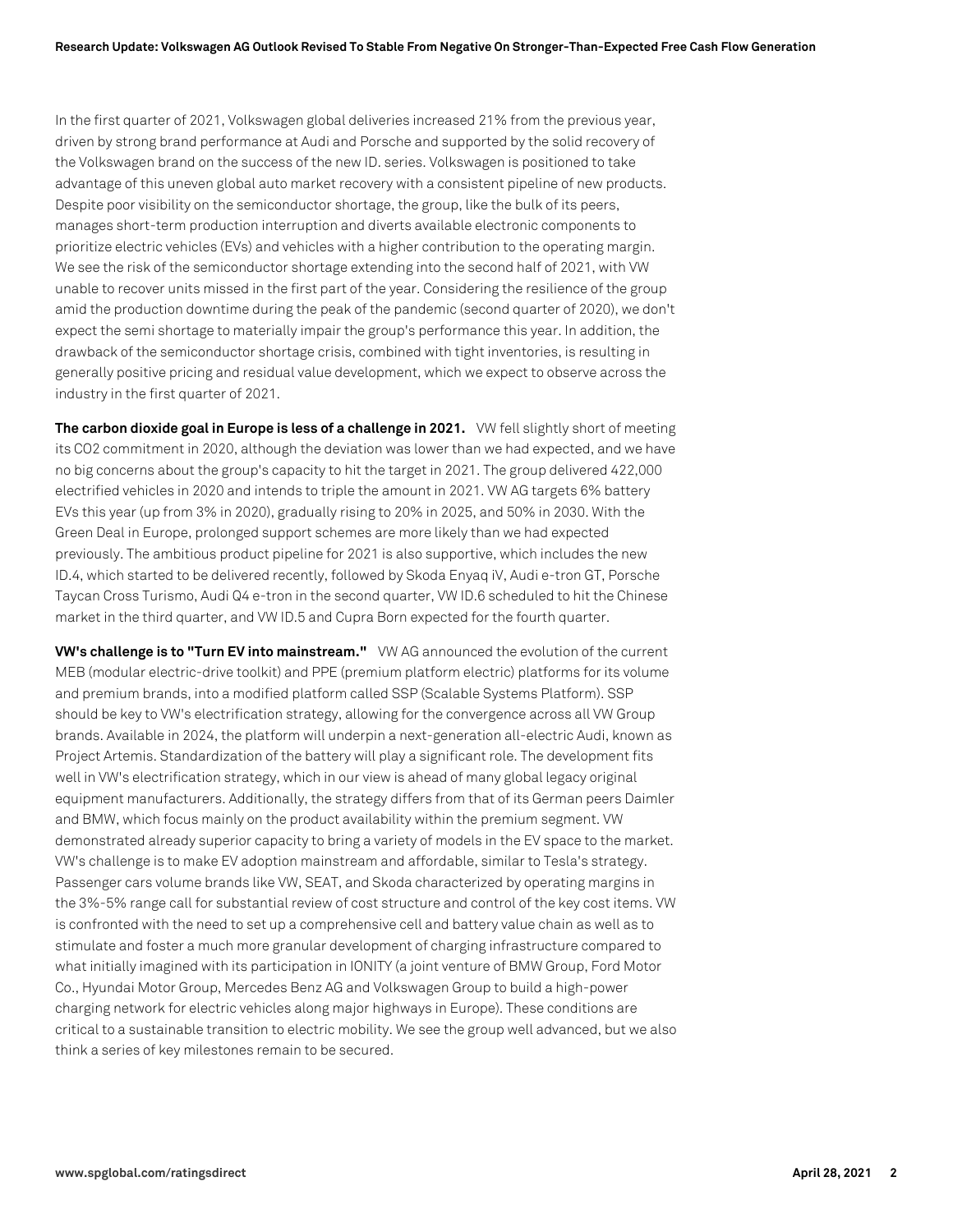**Our rating on Volkswagen continues to be constrained by our assessment of governance.** Since the diesel scandal, the group has made strides in fostering higher transparency, improving internal controls, reviewing processes, and increasing the role of compliance, as evidenced after completion of the Independent Compliance Monitorship under agreement with U.S. authorities in 2020. One major weakness that we deem unlikely to be overcome is the lack of independence of the group's supervisory board members, which was identified as a flaw in the context of the diesel scandal. At the same time, our base case for the next three years reflects a lower financial impact from the consequences of the diesel scandal as litigation cases are winding down. We also believe a successful transition to electric mobility, coupled with a consistent and stronger commitment to sustainability, will mitigate risks for the group's reputation and cash flow that we have built in the rating since 2015. Thus, with the group progressing in its transformation, we expect to deemphasize the impact of governance on the rating.

# **Outlook**

The stable outlook on VW reflects our view that the group is reverting as from 2021 to its adjusted FOCF capacity of approximately €8 billion-€10 billion per year, which is before consideration of acquisitions such the Navistar takeover.

#### **Downside scenario**

We see comfortable headroom in the group's credit metrics, which coupled with the group's proven resilience to the pandemic shock, indicates low likelihood of a downgrade. The rating, however, could still be impaired by challenges in restoring profitability in the 6%-7% operating margin range, by the occurrence of major litigations that lead to reputational damage and material cash outflows, or by strategic missteps in the transition to electrification, digitalization, and autonomous driving.

#### **Upside scenario**

We could upgrade VW upon further evidence of a successful deployment of electric mobility in its two main markets--Europe and China--across its premium and volume brands while ensuring adjusted FOCF to auto sales in the 4%-5% range. We believe a similar achievement would allow the group to turn the page on the diesel scandal and we would expect to have reassessed our view of the group's governance by then.

# **Company Description**

Headquartered in Germany, VW is one of the world's leading auto manufacturers. In 2020, the group delivered 9.3 million passenger cars and commercial vehicles, across the volume, premium, and luxury segments, including vehicles sold by unconsolidated joint ventures in China. Key brands include:

- Light vehicles (LVs): VW, Audi, Porsche, Skoda, SEAT, Bentley, and VW Commercial Vehicles; and
- Commercial vehicles: Scania and MAN.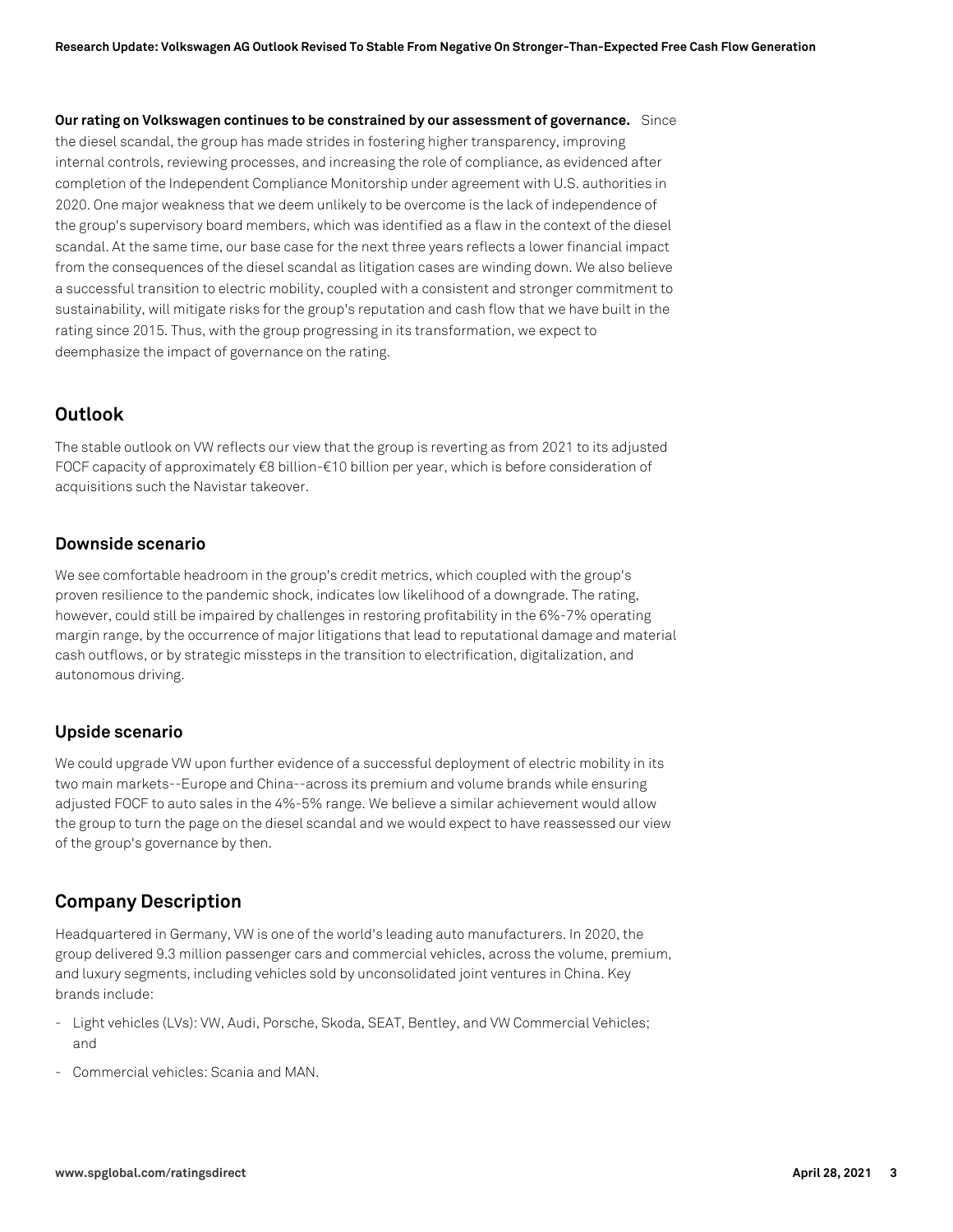# **Our Base-Case Scenario**

Our 2021-2023 base case for Volkswagen reflects our views on credit metrics for the manufacturing business only.

#### **Assumptions**

- Global LV volumes to grow 9% this year (versus negative 15% in 2020) and 4% in 2022.
- Cost increases in 2021 linked to raw materials and other costs non compensated as occurred in 2020.
- Research and development (R&D) at 7% of auto revenues with average capitalization rates of 40%.
- Capital expenditure (capex) at 6% of auto revenues, to which we add capitalized R&D.
- Acquisition of Navistar in 2021.
- Based on the above, we believe 2021 could be another transition year where the group might face substantial raw material inflation, foreign exchange volatility, and decline of support measures received by the group during the first lockdown, and some dilution from quickly increasing EV mix.
- Growth of total deliveries of 12% (slightly less than 10% when excluding joint ventures in China) followed by mid-single-digit-percent growth in 2022-2023.
- Automotive revenue growth of 12% in 2021 (versus 9.9% volume increase), 6.4% in 2022 (versus volumes of 5%), 4% in 2023 (versus volumes of 3%).
- Adjusted EBITDA margins clearly recovering in 2022 (to 11%) from 10.7% in 2020 and back to 2019 levels (around 12%) only in 2023.
- FOCF increasing in the 4%-5% range over 2021-2023.

#### **Volkswagen AG--Key Metrics\***

|                                 | --Fiscal year ended Dec. 31-- |        |             |               |               |
|---------------------------------|-------------------------------|--------|-------------|---------------|---------------|
|                                 | 2019a                         | 2020a  | 2021f       | 2022f         | 2023f         |
| (Mil. €)                        |                               |        |             |               |               |
| Revenue                         | 212.5                         | 182.1  | 205-208     | 218-222       | 227-231       |
| Revenue growth (%)              | 5.7                           | (14.3) | $12 - 14$   | $5 - 7$       | $3 - 5$       |
| <b>EBITDA</b>                   | 25.8                          | 19.4   | $19 - 21$   | $23 - 25$     | $26 - 28$     |
| EBITDA margin (%)               | 12.2                          | 10.7   | $10 - 11$   | $10.5 - 11.5$ | $11.5 - 12.5$ |
| Funds from operations (FFO)     | 21                            | 14.4   | $16-18$     | $19 - 21$     | $21 - 23$     |
| Capital expenditure             | 13.9                          | 11     | $12 - 13$   | $12 - 13$     | $12 - 13$     |
| Free operating cash flow (FOCF) | 11.5                          | 6.9    | $8 - 9$     | $10 - 11$     | $11 - 12$     |
| Debt                            | 23.9                          | 23     | $21 - 22$   | $20 - 21$     | $22 - 23$     |
| Debt to EBITDA (x)              | 0.9                           | 1.2    | $1.1 - 1.2$ | $0.8 - 0.9$   | $0.8 - 0.9$   |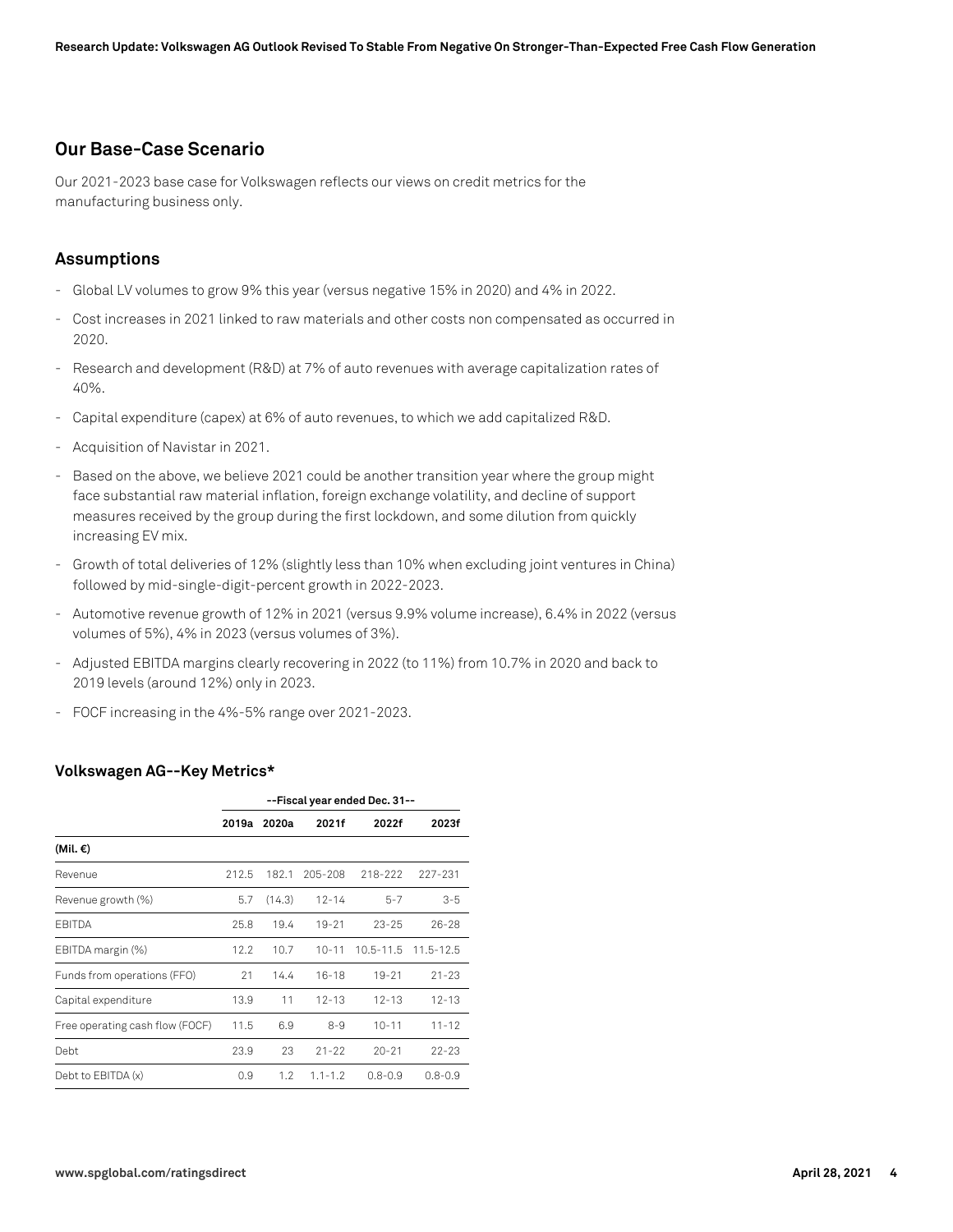#### **Volkswagen AG--Key Metrics\* (cont.)**

|                  | --Fiscal year ended Dec. 31-- |             |           |       |       |
|------------------|-------------------------------|-------------|-----------|-------|-------|
|                  |                               | 2019a 2020a | 2021f     | 2022f | 2023f |
| FOCF to debt (%) | 48.3                          | 30          | $38 - 40$ | 50-52 | 50-52 |

\*All figures adjusted by S&P Global Ratings. a--Actual. e--Estimate. f--Forecast.

# **Liquidity**

We are reassessing the group's liquidity as strong, as our concerns over 2020 proved unfounded. We expect available sources to cover uses by more than 1.5x in the next 12 months and over 1.2x the following year. Liquidity at VW proved resilient even during the peak of pandemic, and the group didn't need to access any specific government-funded privileged access. We limit our view on liquidity on the perimeter of manufacturing activities.

Principal liquidity sources as of Dec. 31, 2020, include:

- More than €35 billion available in cash and liquid investments net of amounts we deem not readily available.
- €2.2 billion availability under committed lines adjusted for the amount of commercial paper of the entire group.
- Cash funds from operations (FFO) of €25 billion, excluding our estimate of FFO in the financial service businesses.

Principal liquidity uses as of Dec. 31, 2020, include:

- Virtually no working capital outflow at the industrial business.
- Estimated short-term refinancing needs of €3 billion at the manufacturing business, which includes the €2.6 billion hybrids reaching first call date next year.
- Capex including capitalized R&D hovering around €18 billion per year.
- Dividend distribution of  $E2.6$  billion, increasing by 2023.
- Committed acquisition and other investment (Navistar and cap increase at QuantumScape) in 2021.

#### **Covenants**

There are no financial maintenance covenants, rating triggers, or material adverse change clauses in VW's undrawn €10 billion undrawn revolving credit facility. Equally, there are no financial maintenance covenants in VW AG other debt documentation, including its unsecured bonds, asset-backed securities, commercial paper, or bank debt.

### **Issue Ratings - Subordination Risk Analysis**

Our issue ratings on the senior unsecured debt issued by Volkswagen Financial Services and other group financial entities that we consider core are 'BBB+'. In view of VW's solid financial risk profile,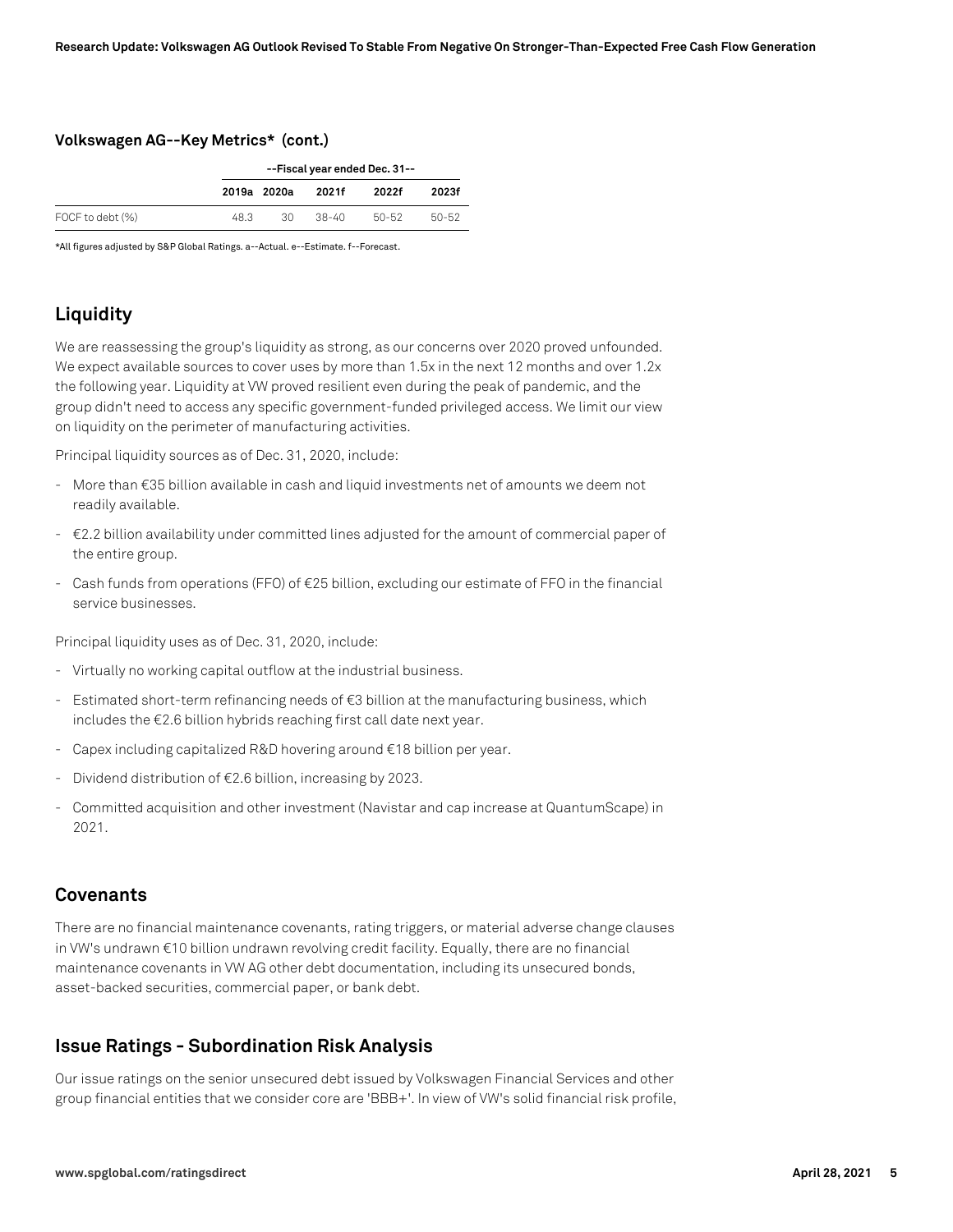we believe that structural subordination does not pose any risks. The issue rating on VW's hybrid instruments is 'BBB-', two notches below the issuer credit rating due to contractual subordination and deferability of interests. We assign intermediate equity content to the outstanding hybrid instruments, which we see a permanent layer of VW's capital structure representing less than 15% of the group's adjusted capital.

# **Ratings Score Snapshot**

Issuer credit rating: BBB+/Stable/A-2

Business risk: Satisfactory

- Country risk: Intermediate
- Industry risk: Moderately high
- Competitive position: Strong

Financial risk: Modest

- Cash flow/leverage: Modest

#### Anchor: bbb+

#### Modifiers

- Diversification/portfolio effect: Neutral (no impact)
- Capital structure: Neutral (no impact)
- Financial policy: Neutral (no impact)
- Liquidity: Strong (no impact)
- Management and governance: Fair (no impact)
- Comparable rating analysis: Neutral (no impact)

#### **Related Criteria**

- General Criteria: Hybrid Capital: Methodology And Assumptions, July 1, 2019
- General Criteria: Group Rating Methodology, July 1, 2019
- Criteria | Corporates | General: Corporate Methodology: Ratios And Adjustments, April 1, 2019
- General Criteria: Methodology For National And Regional Scale Credit Ratings, June 25, 2018
- Criteria | Financial Institutions | General: Risk-Adjusted Capital Framework Methodology, July 20, 2017
- General Criteria: Methodology For Linking Long-Term And Short-Term Ratings, April 7, 2017
- Criteria | Corporates | General: Methodology: The Impact Of Captive Finance Operations On Nonfinancial Corporate Issuers, Dec. 14, 2015
- Criteria | Corporates | General: Methodology And Assumptions: Liquidity Descriptors For Global Corporate Issuers, Dec. 16, 2014
- Criteria | Corporates | General: Corporate Methodology, Nov. 19, 2013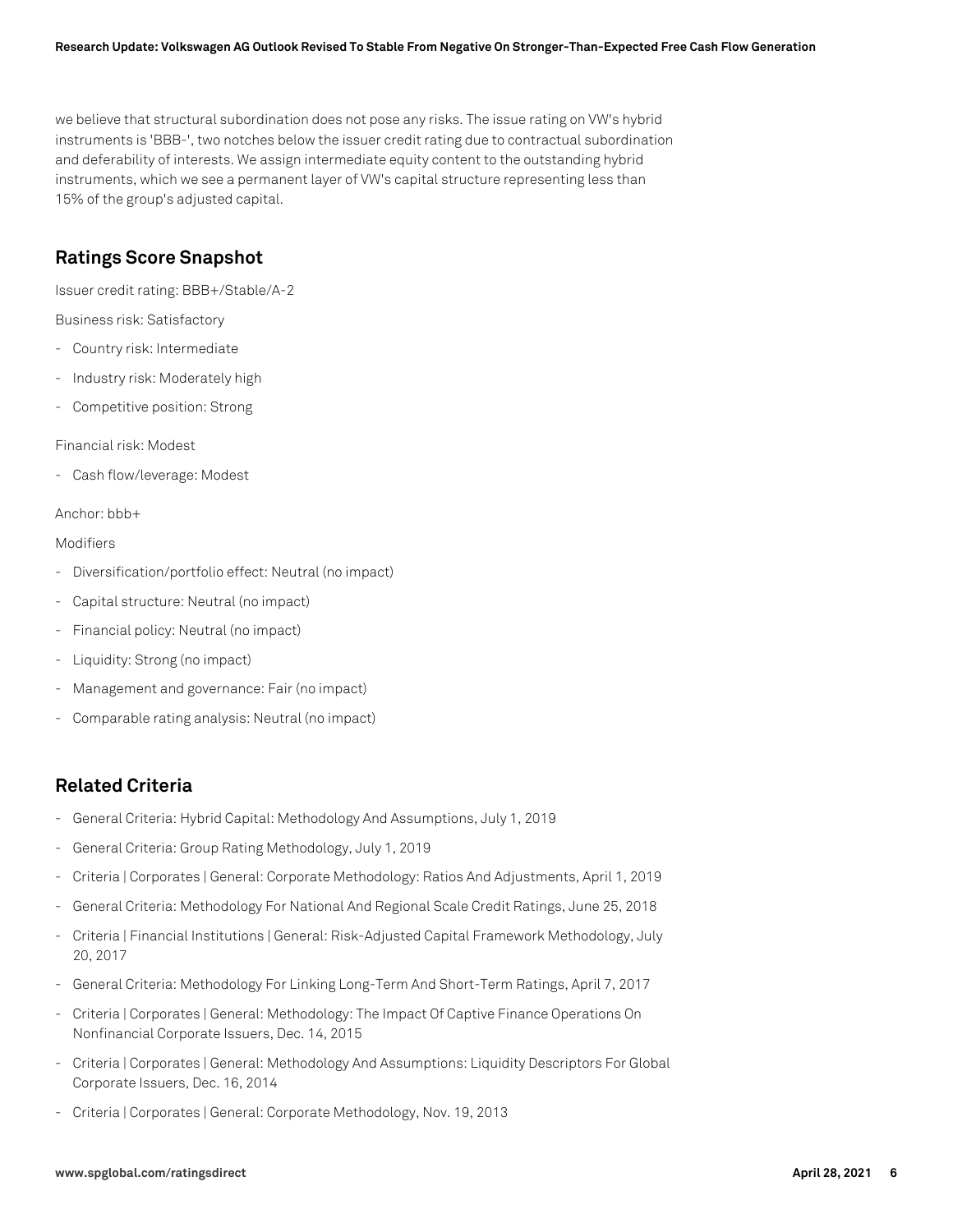- General Criteria: Country Risk Assessment Methodology And Assumptions, Nov. 19, 2013
- General Criteria: Methodology: Industry Risk, Nov. 19, 2013
- Criteria | Financial Institutions | Banks: Quantitative Metrics For Rating Banks Globally: Methodology And Assumptions, July 17, 2013
- General Criteria: Methodology: Management And Governance Credit Factors For Corporate Entities, Nov. 13, 2012
- Criteria | Financial Institutions | Banks: Banking Industry Country Risk Assessment Methodology And Assumptions, Nov. 9, 2011
- Criteria | Financial Institutions | Banks: Banks: Rating Methodology And Assumptions, Nov. 9, 2011
- General Criteria: Principles Of Credit Ratings, Feb. 16, 2011

#### **Ratings List**

| <b>Ratings Affirmed; Outlook Action</b>          |                 |                   |  |  |  |
|--------------------------------------------------|-----------------|-------------------|--|--|--|
|                                                  | To              | From              |  |  |  |
| Volkswagen AG                                    |                 |                   |  |  |  |
| Volkswagen International Belgium S.A.            |                 |                   |  |  |  |
| <b>Volkswagen Financial Services AG</b>          |                 |                   |  |  |  |
| <b>Issuer Credit Rating</b>                      | BBB+/Stable/A-2 | BBB+/Negative/A-2 |  |  |  |
| <b>Ratings Affirmed</b>                          |                 |                   |  |  |  |
| <b>Volkswagen Finans Sverige AB</b>              |                 |                   |  |  |  |
| <b>Issuer Credit Rating</b>                      |                 |                   |  |  |  |
| Nordic Regional Scale                            | $-$ -/--/K-1    |                   |  |  |  |
| Volkswagen AG                                    |                 |                   |  |  |  |
| Volkswagen Financial Services Australia Pty Ltd. |                 |                   |  |  |  |
| Volkswagen Financial Services Japan Ltd.         |                 |                   |  |  |  |
| <b>Volkswagen Financial Services N.V.</b>        |                 |                   |  |  |  |
| <b>Volkswagen Financial Services AG</b>          |                 |                   |  |  |  |
| <b>Volkswagen Group of America Finance LLC</b>   |                 |                   |  |  |  |
| <b>Volkswagen Leasing GmbH</b>                   |                 |                   |  |  |  |
| Senior Unsecured                                 | BBB+            |                   |  |  |  |
| Commercial Paper                                 | $A-2$           |                   |  |  |  |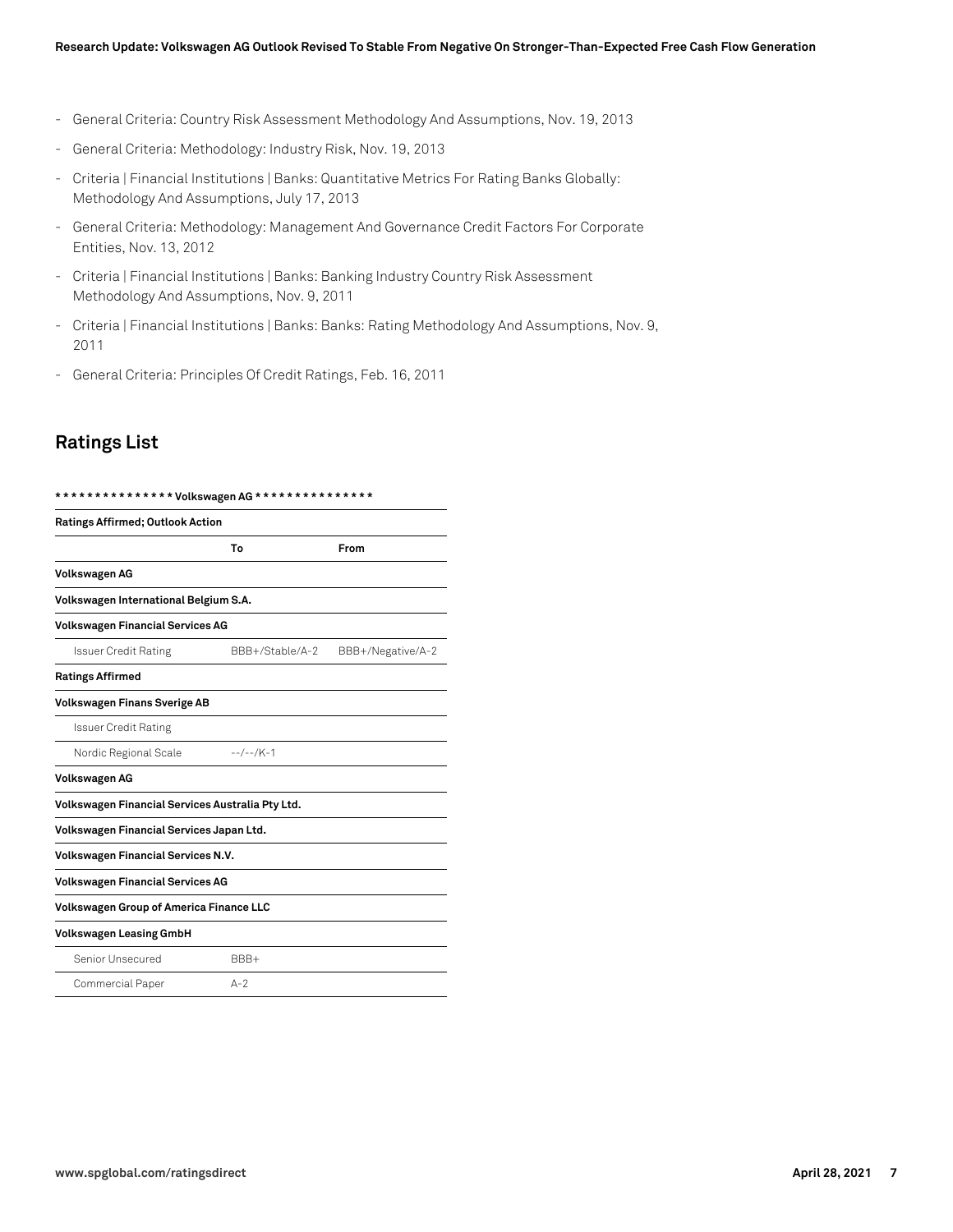| <b>Porsche Holding GmbH</b>                           |             |  |  |  |  |
|-------------------------------------------------------|-------------|--|--|--|--|
| Skofin s.r.o.                                         |             |  |  |  |  |
| VW Credit Inc.<br><b>Volkswagen Finans Sverige AB</b> |             |  |  |  |  |
|                                                       |             |  |  |  |  |
| Volkswagen International Luxemburg S.A.               |             |  |  |  |  |
| Commercial Paper                                      | $A-2$       |  |  |  |  |
| <b>VW Credit Canada Inc.</b>                          |             |  |  |  |  |
| Senior Unsecured                                      | BBB+        |  |  |  |  |
| Commercial Paper                                      | $A-1$ (LOW) |  |  |  |  |
| Commercial Paper                                      | $A-2$       |  |  |  |  |
| <b>Volkswagen Bank RUS</b>                            |             |  |  |  |  |
| Senior Unsecured                                      | BBB-        |  |  |  |  |
| Volkswagen Canada Inc.                                |             |  |  |  |  |
| Commercial Paper                                      | $A-1(LOW)$  |  |  |  |  |
| <b>Commercial Paper</b>                               | $A-2$       |  |  |  |  |
| Volkswagen International Finance N.V.                 |             |  |  |  |  |
| Senior Unsecured                                      | BBB+        |  |  |  |  |
| Junior Subordinated                                   | BBB-        |  |  |  |  |
| Commercial Paper                                      | $A-2$       |  |  |  |  |

Certain terms used in this report, particularly certain adjectives used to express our view on rating relevant factors, have specific meanings ascribed to them in our criteria, and should therefore be read in conjunction with such criteria. Please see Ratings Criteria at www.standardandpoors.com for further information. A description of each of S&P Global Ratings' rating categories is contained in "S&P Global Ratings Definitions" at https://www.standardandpoors.com/en\_US/web/guest/article/-/view/sourceId/504352 Complete ratings information is available to subscribers of RatingsDirect at www.capitaliq.com. All ratings affected by this rating action can be found on S&P Global Ratings' public website at www.standardandpoors.com. Use the Ratings search box located in the left column. Alternatively, call one of the following S&P Global Ratings numbers: Client Support Europe (44) 20-7176-7176; London Press Office (44) 20-7176-3605; Paris (33) 1-4420-6708; Frankfurt (49) 69-33-999-225; Stockholm (46) 8-440-5914; or Moscow 7 (495) 783-4009.